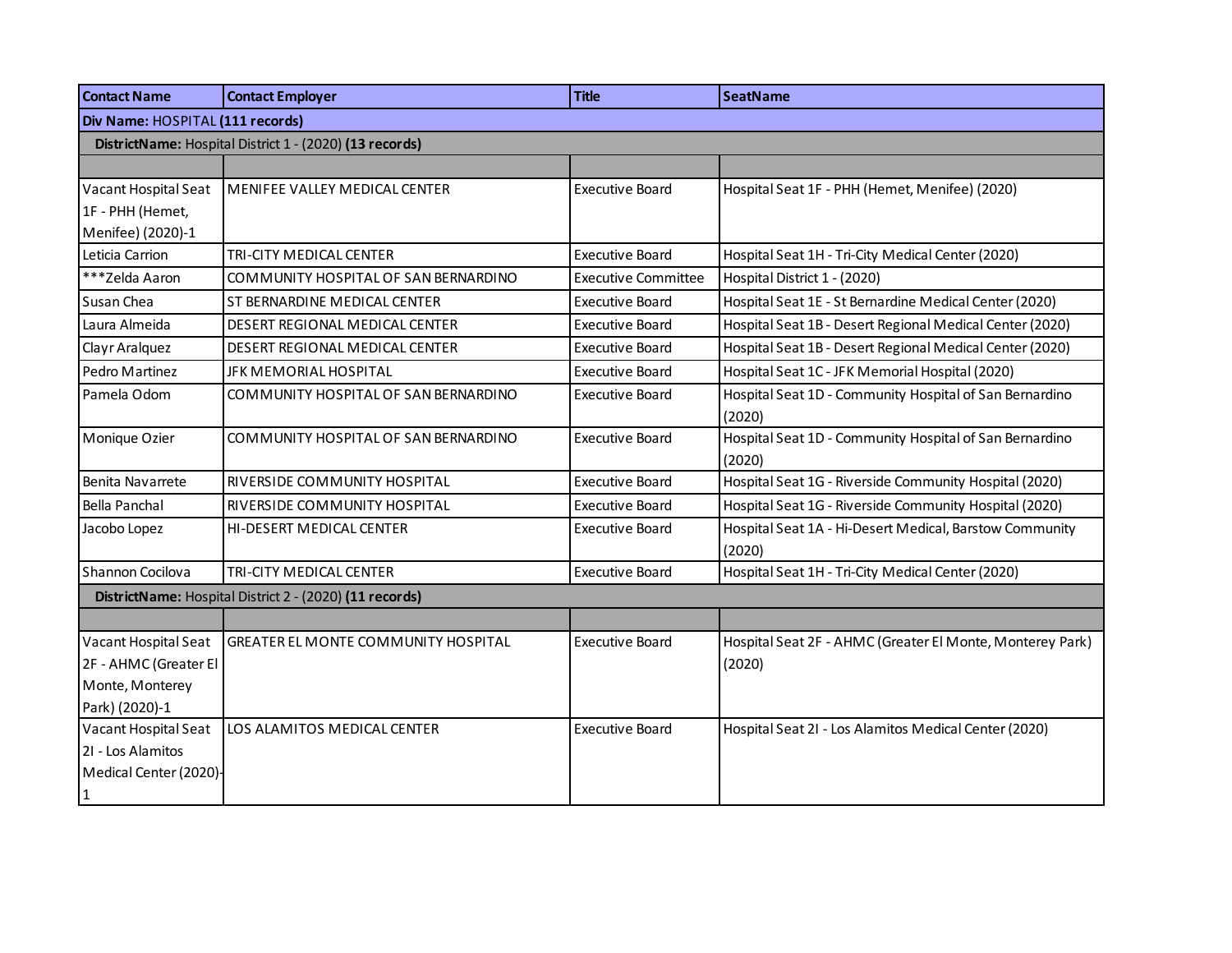| Vacant Hospital Seat                                    | KINDRED HOSPITAL ONTARIO                                | <b>Executive Board</b>     | Hospital Seat 2G - Kindred (La Mirada, Ontario, Riverside,               |
|---------------------------------------------------------|---------------------------------------------------------|----------------------------|--------------------------------------------------------------------------|
| 2G - Kindred (La                                        |                                                         |                            | South Bay) (2020)                                                        |
| Mirada, Ontario,                                        |                                                         |                            |                                                                          |
| Riverside, South Bay)                                   |                                                         |                            |                                                                          |
| $(2020)-1$                                              |                                                         |                            |                                                                          |
| Sabrina Coffey-Smith                                    | CENTINELA HOSPITAL MEDICAL CENTER                       | <b>Executive Board</b>     | Hospital Seat 2B - Centinela Hospital Medical Center (2020)              |
| John Richardson                                         | DOCTORS HOSPITAL OF RIVERSIDE                           | <b>Executive Board</b>     | Hospital Seat 2D - Doctors Hospital of Riverside (2020)                  |
| Christine Nguyen                                        | ST MARY MEDICAL CENTER-LONG BEACH                       | <b>Executive Board</b>     | Hospital Seat 2J - St Mary Medical Center-Long Beach(2020)               |
| *** Crystal White                                       | LAKEWOOD REGIONAL MEDICAL CENTER                        | <b>Executive Committee</b> | Hospital District 2 - (2020)                                             |
| Mychelle Ramey                                          | SOUTH COAST GLOBAL MEDICAL CENTER                       | <b>Executive Board</b>     | Hospital Seat 2A - KPC (Chapman, Anaheim, South Coast                    |
|                                                         |                                                         |                            | Global) (2020)                                                           |
| Bernardo Espinoza                                       | GARDEN GROVE HOSPITAL & MEDICAL CENTER                  | <b>Executive Board</b>     | Hospital Seat 2C - La Casa, Garden Grove (2020)                          |
| Tony Ramirez                                            | <b>GARFIELD MEDICAL CENTER</b>                          | <b>Executive Board</b>     | Hospital Seat 2E - AHMC - Garfield Medical Center (2020)                 |
| Cynthia Fayne                                           | LAKEWOOD REGIONAL MEDICAL CENTER                        | <b>Executive Board</b>     | Hospital Seat 2H - Lakewood Regional Medical Center (2020)               |
|                                                         | DistrictName: Hospital District 3 - (2020) (10 records) |                            |                                                                          |
|                                                         |                                                         |                            |                                                                          |
| Vacant Hospital Seat                                    | GOOD SAMARITAN HOSPITAL-LOS ANGELES                     | <b>Executive Board</b>     | Hospital Seat 3E - Good Samaritan Los Angeles (2020)                     |
| 3E - Good Samaritan                                     |                                                         |                            |                                                                          |
| Los Angeles (2020)-1                                    |                                                         |                            |                                                                          |
| Desiree Baptist                                         | MARINA DEL REY HOSPITAL                                 | <b>Executive Board</b>     | Hospital Seat 3F - Marina Del Rey Hospital (2020)                        |
| Lynn Morris                                             | ST FRANCIS MEDICAL CENTER                               | Executive Board            | Hospital Seat 3C - St Francis Medical Center (2020)                      |
| Donnie Longino                                          | PROVIDENCE ST JOHNS HEALTH CENTER                       | <b>Executive Board</b>     | Hospital Seat 3G - Providence St Johns Health Center (2020)              |
| Jai Narain                                              | SOUTHERN CALIFORNIA HOSPITAL AT CULVER CITY             | <b>Executive Board</b>     | Hospital Seat 3H - Southern California Hospital at Culver City<br>(2020) |
| ***Alvin Medina                                         | ST FRANCIS MEDICAL CENTER                               | <b>Executive Committee</b> | Hospital District 3 - (2020)                                             |
| Mayra Castaneda                                         | ST FRANCIS MEDICAL CENTER                               | <b>Executive Board</b>     | Hospital Seat 3C - St Francis Medical Center (2020)                      |
| Margie Caldera                                          | <b>CITY OF HOPE</b>                                     | <b>Executive Board</b>     | Hospital Seat 3B - City of Hope (2020)                                   |
| Jantavy Amie                                            | <b>CITY OF HOPE</b>                                     | <b>Executive Board</b>     | Hospital Seat 3B - City of Hope (2020)                                   |
| Siprasoeuth                                             |                                                         |                            |                                                                          |
| Charlette Baker                                         | CALIFORNIA HOSPITAL MEDICAL CENTER                      | <b>Executive Board</b>     | Hospital Seat 3A - California Hospital Medical Center (2020)             |
| DistrictName: Hospital District 4 - (2020) (12 records) |                                                         |                            |                                                                          |
|                                                         |                                                         |                            |                                                                          |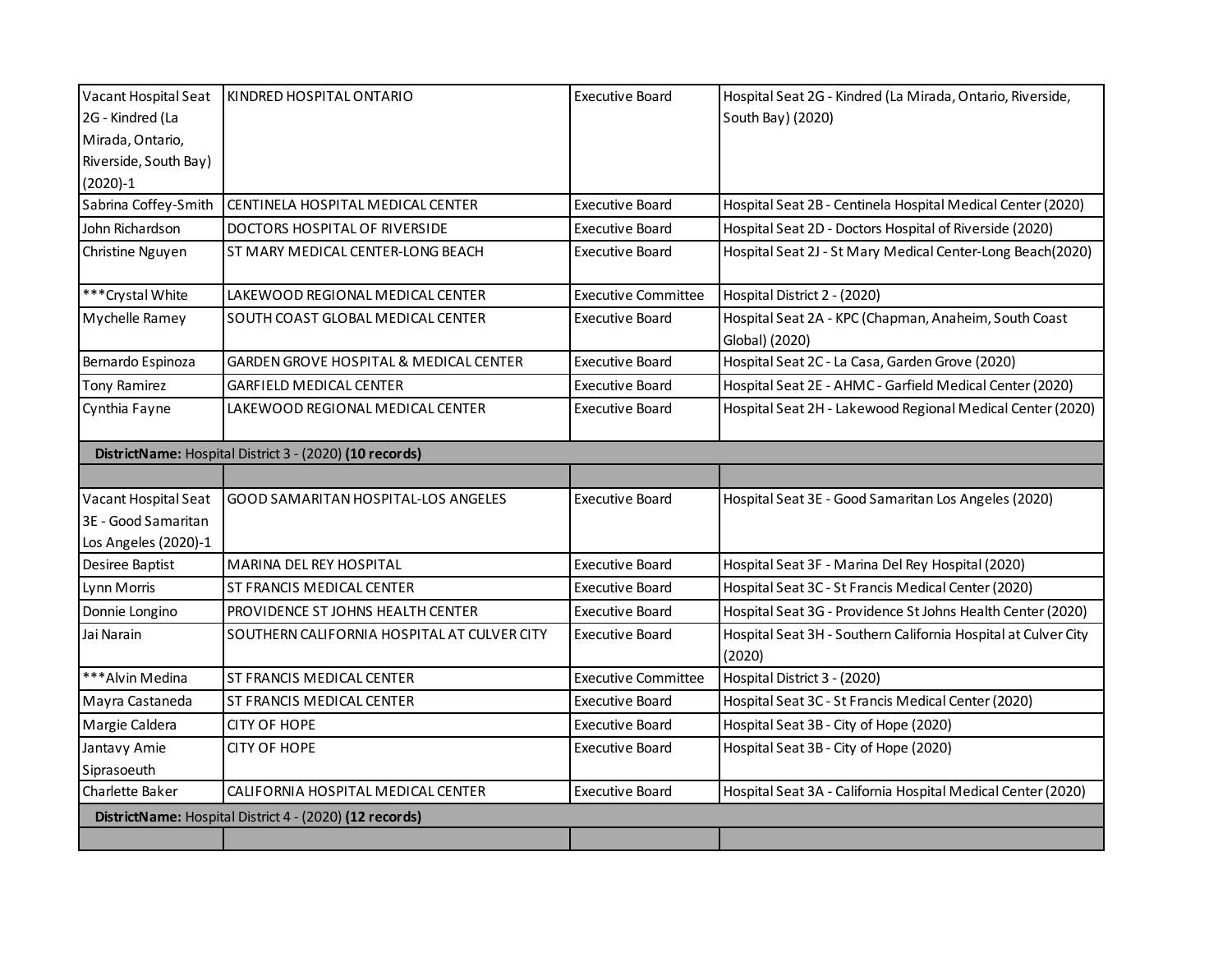| ***Yudis Cruz                                           | CEDARS-SINAI MEDICAL CENTER               | <b>Executive Committee</b> | Hospital District 4 - (2020)                                                     |  |
|---------------------------------------------------------|-------------------------------------------|----------------------------|----------------------------------------------------------------------------------|--|
| <b>Adolfo Morales</b>                                   | CEDARS-SINAI MEDICAL CENTER               | <b>Executive Board</b>     | Hospital Seat 4C - Cedars-Sinai (2020)                                           |  |
| Delta Bunuan                                            | CEDARS-SINAI MEDICAL CENTER               | <b>Executive Board</b>     | Hospital Seat 4C - Cedars-Sinai (2020)                                           |  |
| <b>Steve Norris</b>                                     | CEDARS-SINAI MEDICAL CENTER               | Executive Board            | Hospital Seat 4C - Cedars-Sinai (2020)                                           |  |
| <b>Marcelle Christion</b>                               | CEDARS-SINAI MEDICAL CENTER               | Executive Board            | Hospital Seat 4C - Cedars-Sinai (2020)                                           |  |
| Elizabeth George                                        | HOLLYWOOD PRESBYTERIAN MED CTR            | <b>Executive Board</b>     | Hospital Seat 4A - Hollywood Presbyterian (2020)                                 |  |
| Milton Morataya                                         | MOTION PICTURE & TELEVISION FUND          | <b>Executive Board</b>     | Hospital Seat 4E - Encino, Motion Picture (2020)                                 |  |
| Ivan Yepez                                              | NORTHRIDGE HOSPITAL MEDICAL CENTER-ROSCOE | <b>Executive Board</b>     | Hospital Seat 4D - Northridge (2020)                                             |  |
| Claudine Vine                                           | BARLOW RESPIRATORY HOSPITAL               | <b>Executive Board</b>     | Hospital Seat 4B - Barlow, Southern Cal Hollywood (2020)                         |  |
| Vilma Moran                                             | PACIFICA HOSPITAL OF THE VALLEY           | <b>Executive Board</b>     | Hospital Seat 4F - Pacifica Hospital, Serra Community (2020)                     |  |
| Leah Nery                                               | PROVIDENCE ST JOSEPH MEDICAL CENTER       | <b>Executive Board</b>     | Hospital Seat 4G - Providence St Joseph Medical Center<br>(2020)                 |  |
| Michelle Lira                                           | WEST HILLS HOSPITAL & MEDICAL CENTER      | Executive Board            | Hospital Seat 4H - Southern Cal at Van Nuys, West Hills<br>(2020)                |  |
| DistrictName: Hospital District 5 - (2020) (14 records) |                                           |                            |                                                                                  |  |
|                                                         |                                           |                            |                                                                                  |  |
| Ronald Smith                                            | MARIAN MEDICAL CENTER                     | <b>Executive Board</b>     | Hospital Seat 5H - Marian Medical, Marian Extended (2020)                        |  |
| Renee Salas                                             | TWIN CITIES COMMUNITY HOSPITAL            | <b>Executive Board</b>     | Hospital Seat 5I - Sierrra Vista, Twin Cities (2020)                             |  |
| <b>Blanca Torres De</b><br>Reyes                        | ST JOHNS HOSPITAL CAMARILLO               | Executive Board            | Hospital Seat 5D - St Johns Pleasant Valley, Dignity Ventura<br>(2020)           |  |
| Xochitl Gonzalez                                        | LOS ROBLES HOSPITAL & MEDICAL CENTER      | <b>Executive Board</b>     | Hospital Seat 5F - Los Robles Hospital & Medical Center<br>(2020)                |  |
| Lourdes Perez                                           | ANTELOPE VALLEY HOSPITAL                  | <b>Executive Board</b>     | Hospital Seat 5A - Antelope Valley Hospital (2020)                               |  |
| Donald Conley                                           | BAKERSFIELD MEMORIAL HOSPITAL             | <b>Executive Board</b>     | Hospital Seat 5B - Bakersfield Memorial Hospital (2020)                          |  |
| Letisha Zeigler                                         | MERCY HOSPITALS OF BAKERSFIELD            | Executive Board            | Hospital Seat 5C - Mercy Hospitals of Bakersfield, Dignity<br>Bakersfield (2020) |  |
| *** Patrice Carrigan                                    | BAKERSFIELD MEMORIAL HOSPITAL             | <b>Executive Committee</b> | Hospital District 5 - (2020)                                                     |  |
| <b>Stephanie Martinez</b>                               | <b>MERCY HOSPITALS OF BAKERSFIELD</b>     | <b>Executive Board</b>     | Hospital Seat 5C - Mercy Hospitals of Bakersfield, Dignity<br>Bakersfield (2020) |  |
| Esperanza Velasco                                       | ST JOHNS REGIONAL MED CTR                 | <b>Executive Board</b>     | Hospital Seat 5G - St Johns Regional Med Ctr (2020)                              |  |
| Claudia Alcala                                          | <b>ANTELOPE VALLEY HOSPITAL</b>           | Executive Board            | Hospital Seat 5A - Antelope Valley Hospital (2020)                               |  |
| Yolanda Navarro                                         | BAKERSFIELD MEMORIAL HOSPITAL             | <b>Executive Board</b>     | Hospital Seat 5B - Bakersfield Memorial Hospital (2020)                          |  |
| Sioux Wing                                              | FRENCH HOSPITAL MEDICAL CENTER            | <b>Executive Board</b>     | Hospital Seat 5E - Arroyo Grande, French Hospital (2020)                         |  |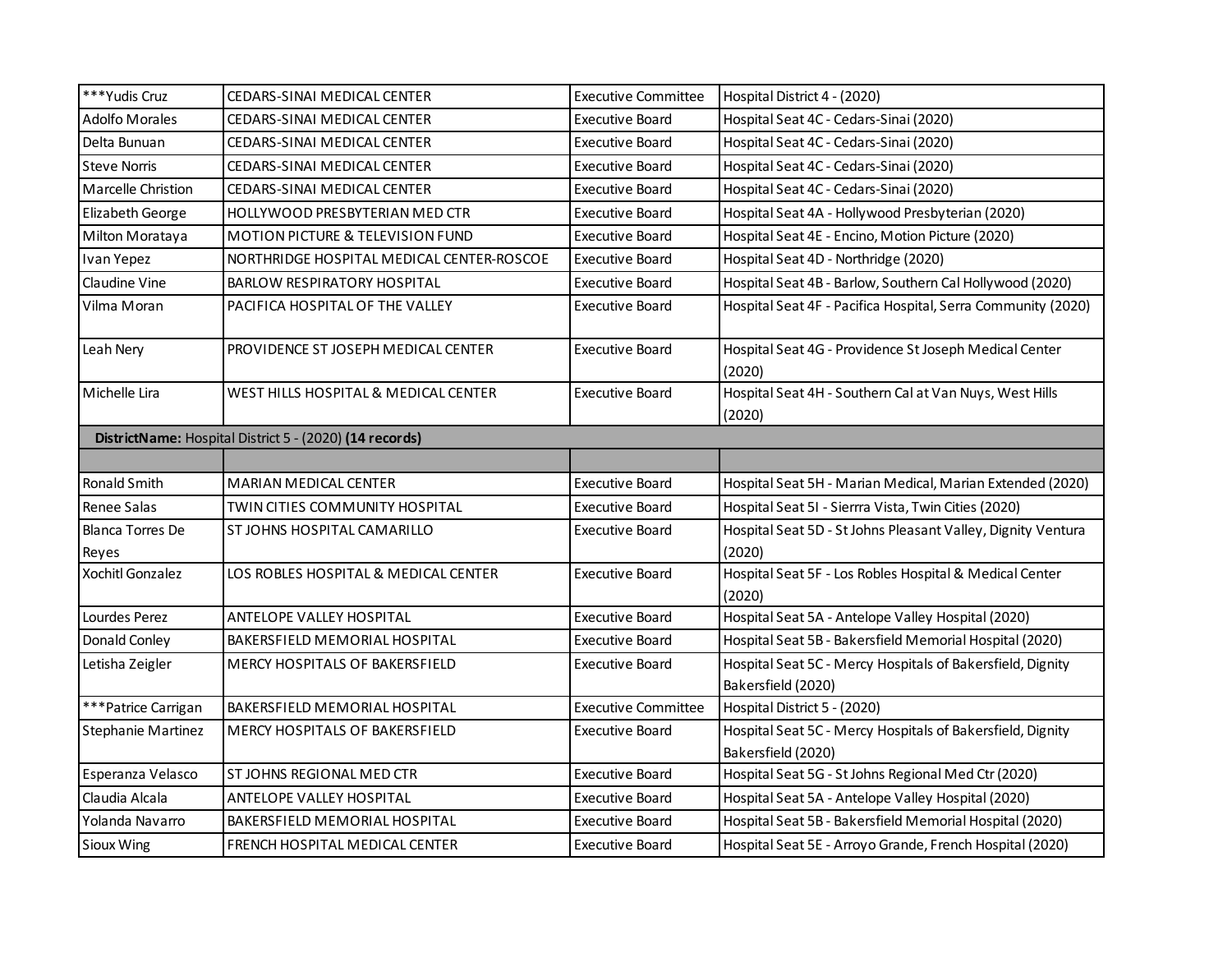|                       | Nicanora Trevino Leal   MARIAN MEDICAL CENTER           | <b>Executive Board</b>     | Hospital Seat 5H - Marian Medical, Marian Extended (2020)     |  |  |
|-----------------------|---------------------------------------------------------|----------------------------|---------------------------------------------------------------|--|--|
|                       | DistrictName: Hospital District 6 - (2020) (12 records) |                            |                                                               |  |  |
|                       |                                                         |                            |                                                               |  |  |
| Vacant Hospital Seat  | REGIONAL MEDICAL CENTER OF SAN JOSE                     | <b>Executive Board</b>     | Hospital Seat 6F - Regional Medical Center of San Jose (2020) |  |  |
| 6F - Regional Medical |                                                         |                            |                                                               |  |  |
| Center of San Jose    |                                                         |                            |                                                               |  |  |
| $(2020)-1$            |                                                         |                            |                                                               |  |  |
| Sarah von Wettberg    | <b>STANFORD ROUTE 1</b>                                 | <b>Executive Board</b>     | Hospital Seat 6E - Stanford, Lucile Packard (2020)            |  |  |
| Linda Cornell         | STANFORD UNIVERSITY MEDICAL CENTER                      | Executive Board            | Hospital Seat 6E - Stanford, Lucile Packard (2020)            |  |  |
| *** Kevin Barraza     | DOMINICAN HOSPITAL SANTA CRUZ                           | <b>Executive Committee</b> | Hospital District 6 - (2020)                                  |  |  |
| Naomi Gomez           | EL CAMINO HOSPITAL                                      | <b>Executive Board</b>     | Hospital Seat 6C - El Camino Hospital, El Camino SVMD         |  |  |
|                       |                                                         |                            | (2020)                                                        |  |  |
| Kevin Baptiste        | EL CAMINO HOSPITAL                                      | <b>Executive Board</b>     | Hospital Seat 6C - El Camino Hospital, El Camino SVMD         |  |  |
|                       |                                                         |                            | (2020)                                                        |  |  |
| Toni Taylor           | <b>GOOD SAMARITAN HOSPITAL</b>                          | <b>Executive Board</b>     | Hospital Seat 6D - Good Samaritan Hospital (2020)             |  |  |
| Elaina Alvarado       | STANFORD UNIVERSITY MEDICAL CENTER                      | <b>Executive Board</b>     | Hospital Seat 6E - Stanford, Lucile Packard (2020)            |  |  |
| Azucena Mendoza       | LUCILE PACKARD CHILDRENS HOSPITAL                       | <b>Executive Board</b>     | Hospital Seat 6E - Stanford, Lucile Packard (2020)            |  |  |
| Fred Gould            | EL CAMINO HOSPITAL                                      | <b>Executive Board</b>     | Hospital Seat 6C - El Camino Hospital, El Camino SVMD         |  |  |
|                       |                                                         |                            | (2020)                                                        |  |  |
| Joseph Williams       | DOMINICAN HOSPITAL SANTA CRUZ                           | <b>Executive Board</b>     | Hospital Seat 6B - Dominican Hospital Santa Cruz (2020)       |  |  |
| Kelly Strickling      | WATSONVILLE COMMUNITY HOSPITAL                          | <b>Executive Board</b>     | Hospital Seat 6A - Dominican Oaks, Watsonville, Sequoia,      |  |  |
|                       |                                                         |                            | Dignity Santa Cruz (2020)                                     |  |  |
|                       | DistrictName: Hospital District 7 - (2020) (15 records) |                            |                                                               |  |  |
|                       |                                                         |                            |                                                               |  |  |
| ***Irene Gourdine     | METHODIST HOSPITAL OF SACRAMENTO                        | <b>Executive Committee</b> | Hospital District 7 - (2020)                                  |  |  |
| Daryl Bell            | <b>BRUCEVILLE TERRACE</b>                               | <b>Executive Board</b>     | Hospital Seat 7A - Bruceville, Mercy Folsom, Methodist        |  |  |
|                       |                                                         |                            | Sacramento (2020)                                             |  |  |
| Maria Miranda         | <b>MERCY MCMAHON TERRACE</b>                            | <b>Executive Board</b>     | Hospital Seat 7F - Mercy General, Mercy McMahon (2020)        |  |  |
| Dominique Minto       | <b>MERCY GENERAL HOSPITAL</b>                           | <b>Executive Board</b>     | Hospital Seat 7F - Mercy General, Mercy McMahon (2020)        |  |  |
| Trisha Eckard         | DIGNITY HEALTH MED FOUNDATION                           | Executive Board            | Hospital Seat 7B - Mercy Sacramento, Dignity Foundation       |  |  |
|                       |                                                         |                            | Clinics (2020)                                                |  |  |
| Precious Gourdine     | DIGNITY HEALTH MED FOUNDATION                           | <b>Executive Board</b>     | Hospital Seat 7B - Mercy Sacramento, Dignity Foundation       |  |  |
|                       |                                                         |                            | <b>Clinics (2020)</b>                                         |  |  |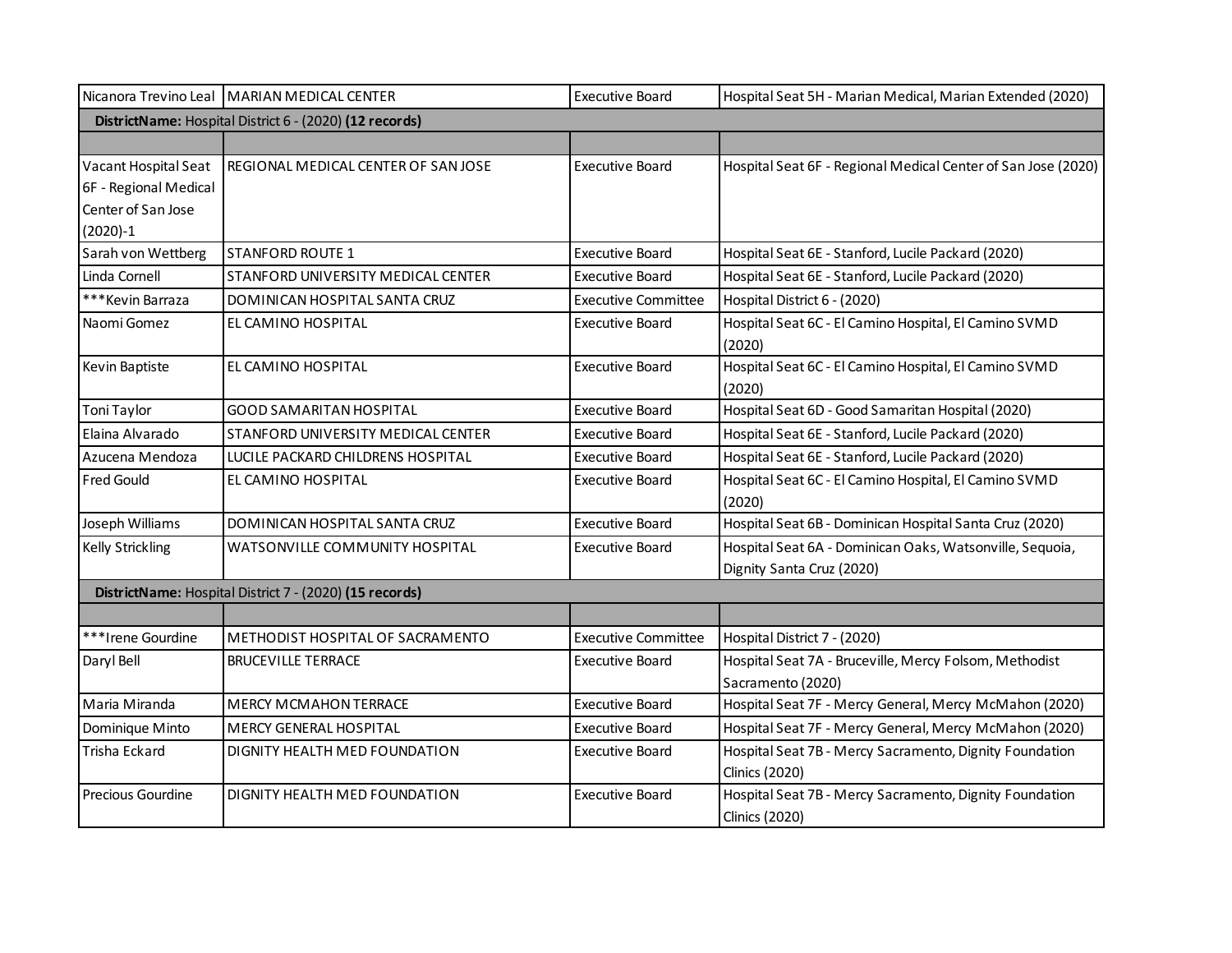| Dennis Anderson                                                           | MERCY HOSPITAL OF FOLSOM                                | <b>Executive Board</b>     | Hospital Seat 7A - Bruceville, Mercy Folsom, Methodist                      |
|---------------------------------------------------------------------------|---------------------------------------------------------|----------------------------|-----------------------------------------------------------------------------|
|                                                                           |                                                         |                            | Sacramento (2020)                                                           |
| Monique                                                                   | MERCY SAN JUAN MEDICAL CENTER                           | <b>Executive Board</b>     | Hospital Seat 7G - Mercy San Juan Medical Center (2020)                     |
| DedrickJohnston                                                           |                                                         |                            |                                                                             |
| Angela Smith                                                              | DOCTORS HOSPITAL OF MANTECA                             | <b>Executive Board</b>     | Hospital Seat 7D - Doctors Manteca, Emanuel (2020)                          |
| Sherron Conley                                                            | DOCTORS MEDICAL CENTER MODESTO                          | <b>Executive Board</b>     | Hospital Seat 7E - Doctors Modesto (2020)                                   |
| Amanda Simpson                                                            | MARK TWAIN MEDICAL CENTER                               | <b>Executive Board</b>     | Hospital Seat 7C - Mark Twain, Sutter Amador, Dignity<br>Stockton (2020)    |
| Alberta Robinson                                                          | ST JOSEPHS BEHAVIORAL HEALTH CENTER                     | <b>Executive Board</b>     | Hospital Seat 7H - St Josephs Behavior, St Joseph Medical<br>(2020)         |
| Cindy Urbano                                                              | DOCTORS MEDICAL CENTER MODESTO                          | <b>Executive Board</b>     | Hospital Seat 7E - Doctors Modesto (2020)                                   |
| Sandra Woodall                                                            | MERCY SAN JUAN MEDICAL CENTER                           | <b>Executive Board</b>     | Hospital Seat 7G - Mercy San Juan Medical Center (2020)                     |
| Marcus Wilson                                                             | ST JOSEPHS MEDICAL CENTER                               | <b>Executive Board</b>     | Hospital Seat 7H - St Josephs Behavior, St Joseph Medical<br>(2020)         |
|                                                                           | DistrictName: Hospital District 8 - (2020) (10 records) |                            |                                                                             |
|                                                                           |                                                         |                            |                                                                             |
| Yuvonne Johnson                                                           | <b>CPMC MISSION BERNAL</b>                              | <b>Executive Board</b>     | Hospital Seat 8D - CPMC St Luke, St Francis (2020)                          |
| Annie Koya                                                                | <b>EDEN MEDICAL CENTER</b>                              | <b>Executive Board</b>     | Hospital Seat 8E - Gladman, Villa Fairmont, Tiburcio, Sutter<br>Eden (2020) |
| Anthony Benjamin                                                          | ALTA BATES SUMMIT MEDICAL CENTER                        | <b>Executive Board</b>     | Hospital Seat 8B - Alta Bates Summit (2020)                                 |
| Chanell Harper                                                            | ALTA BATES SUMMIT MEDICAL CENTER                        | <b>Executive Board</b>     | Hospital Seat 8B - Alta Bates Summit (2020)                                 |
| Lawrence Lemay                                                            | JOHN MUIR MEDICAL CENTER-CONCORD                        | <b>Executive Board</b>     | Hospital Seat 8E - John Muir Medical Center (2020)                          |
| ***Rexie Dizon                                                            | <b>ALAMEDA HOSPITAL</b>                                 | <b>Executive Committee</b> | Hospital District 8 - (2020)                                                |
| Grace Amin                                                                | ALAMEDA HOSPITAL                                        | Executive Board            | Hospital Seat 8A - Alameda, Park Bridge, Southshore, West<br>Oakland (2020) |
| Keilana Johnson                                                           | ST MARYS MEDICAL CENTER                                 | <b>Executive Board</b>     | Hospital Seat 8C - Chinese Hospital, St Mary Medical (2020)                 |
| Michael Pineda                                                            | SUTTER DELTA MEDICAL CENTER                             | <b>Executive Board</b>     | Hospital Seat 8H - Sutter Delta, San Ramon Regional (2020)                  |
| Jessica Ulloa                                                             | WASHINGTON HOSPITAL                                     | Executive Board            | Hospital Seat 8G - Washington Hospital (2020)                               |
|                                                                           | DistrictName: Hospital District 9 - (2020) (11 records) |                            |                                                                             |
|                                                                           |                                                         |                            |                                                                             |
| Vacant Hospital Seat<br>9D - Mercy Medical<br>Center Redding (2020)-<br>1 | MERCY MEDICAL CENTER REDDING                            | <b>Executive Board</b>     | Hospital Seat 9D - Mercy Medical Center Redding (2020)                      |